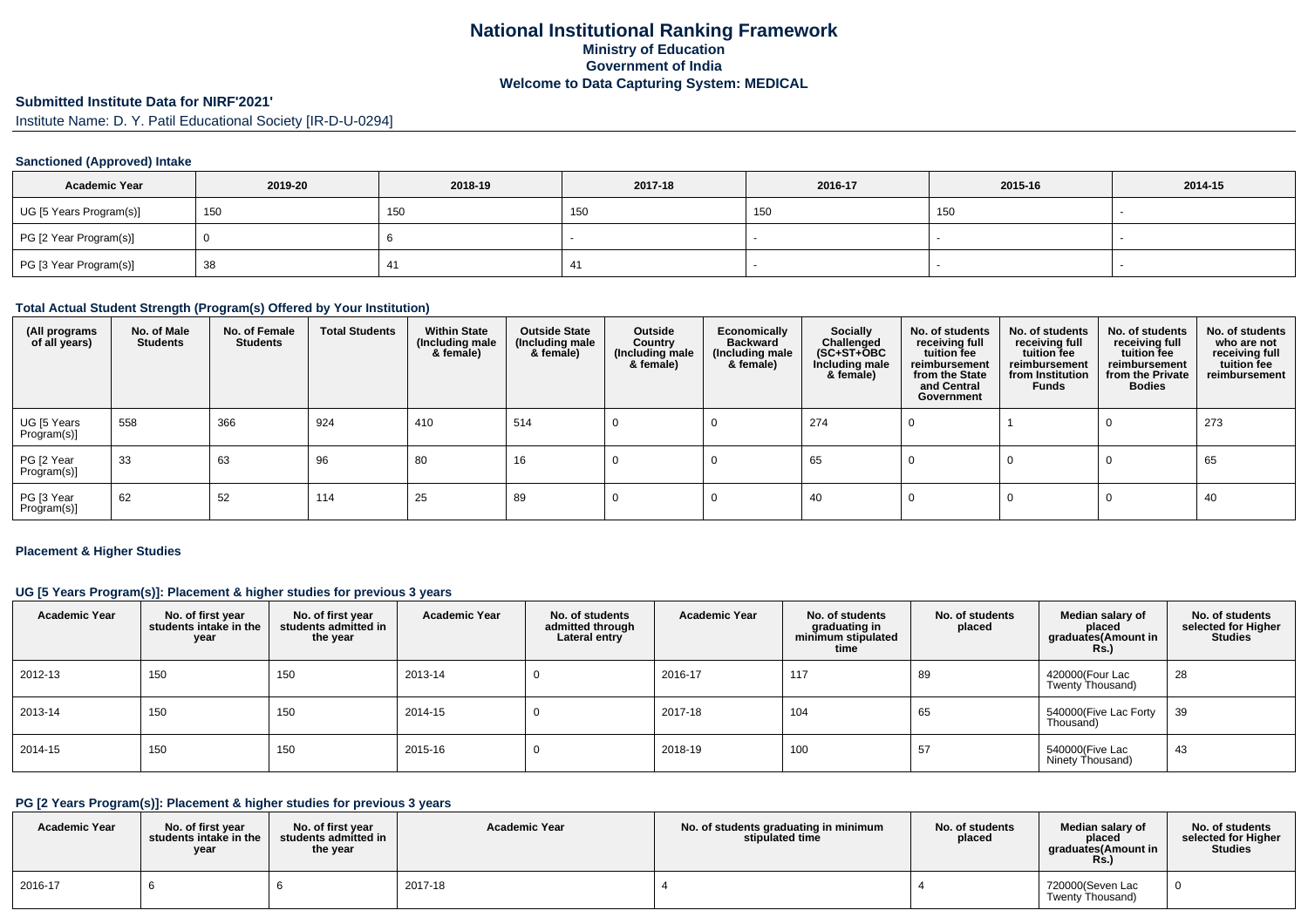| 2017-18 |  | 2018-19 |  | 840000(Eight Lac<br>Forty Thousand) | - 0            |
|---------|--|---------|--|-------------------------------------|----------------|
| 2018-19 |  | 2019-20 |  | 850000(Eight Lac Fifty<br>Thousand) | $\overline{0}$ |

## **PG [3 Years Program(s)]: Placement & higher studies for previous 3 years**

| <b>Academic Year</b> | No. of first year<br>students intake in the<br>year | No. of first vear<br>students admitted in<br>the year | <b>Academic Year</b> | No. of students<br>admitted through<br>Lateral entry | <b>Academic Year</b> | No. of students<br>graduating in<br>minimum stipulated<br>time | No. of students<br>placed | Median salary of<br>placed<br>graduates(Amount in<br><b>Rs.)</b> | No. of students<br>selected for Higher<br><b>Studies</b> |
|----------------------|-----------------------------------------------------|-------------------------------------------------------|----------------------|------------------------------------------------------|----------------------|----------------------------------------------------------------|---------------------------|------------------------------------------------------------------|----------------------------------------------------------|
| 2015-16              | 50                                                  | 41                                                    | 2016-17              |                                                      | 2017-18              | 36                                                             | 36                        | 900000(Nine Lac)                                                 | $\overline{0}$                                           |
| 2016-17              | 53                                                  | 35                                                    | 2017-18              |                                                      | 2018-19              | 32                                                             | 24                        | 900000(Nine Lac)                                                 | 8                                                        |
| 2017-18              | 41                                                  | 33                                                    | 2018-19              |                                                      | 2019-20              | 33                                                             | 30                        | 900000(Nine Lac)                                                 | -3                                                       |

## **Ph.D Student Details(Including Integrated Ph.D/MD/MS/DNB)**

| Ph.D (Student pursuing doctoral program till 2019-20 Students admitted in the academic year 2020-21 should not be entered here.) |                       |                    |  |  |  |  |
|----------------------------------------------------------------------------------------------------------------------------------|-----------------------|--------------------|--|--|--|--|
|                                                                                                                                  | <b>Total Students</b> |                    |  |  |  |  |
| Full Time                                                                                                                        |                       |                    |  |  |  |  |
| Part Time                                                                                                                        |                       | 12                 |  |  |  |  |
| No. of Ph.D students graduated (including Integrated Ph.D)                                                                       |                       |                    |  |  |  |  |
|                                                                                                                                  | 2019-20               | 2018-19<br>2017-18 |  |  |  |  |
| Full Time                                                                                                                        |                       |                    |  |  |  |  |
| Part Time                                                                                                                        |                       |                    |  |  |  |  |
| No. of students Graduating in Super Speciality program (DM/MCH)                                                                  |                       |                    |  |  |  |  |
| 2019-20                                                                                                                          | 2018-19               | 2017-18            |  |  |  |  |
| $\overline{0}$                                                                                                                   |                       | 0                  |  |  |  |  |

## **Financial Resources: Utilised Amount for the Capital expenditure for previous 3 years**

| <b>Academic Year</b>                                                                                 | 2019-20                                                                                | 2018-19                                                                                | 2017-18                                                                             |  |  |  |  |  |
|------------------------------------------------------------------------------------------------------|----------------------------------------------------------------------------------------|----------------------------------------------------------------------------------------|-------------------------------------------------------------------------------------|--|--|--|--|--|
|                                                                                                      | <b>Utilised Amount</b>                                                                 | <b>Utilised Amount</b>                                                                 | <b>Utilised Amount</b>                                                              |  |  |  |  |  |
| Annual Capital Expenditure on Academic Activities and Resources (excluding expenditure on buildings) |                                                                                        |                                                                                        |                                                                                     |  |  |  |  |  |
| Library                                                                                              | 5044655 (Fifty lakh forty four thousand six hundred fifty five)                        | 2444384 (Twenty Four Lac Forty Four Thousand Three<br>Hundred Eighty Four)             | 8104852 (Eighty One Lac Four Thousand Eight Hundred Fifty<br>Two)                   |  |  |  |  |  |
| New Equipment for Laboratories                                                                       | 191684361 (Ninteen crore sixteen lakh eighty four thousand<br>three hundred xixty one) | 62763326 (Six Crore Twenty Seven Lac Sixty Three Thousand<br>Three Hundred Twenty Six) | 15067377 (One Crore Fifty Lac Sixty Seven Thousand Three<br>Hundred Seventy Seven)  |  |  |  |  |  |
| Other expenditure on creation of Capital Assets (excluding<br>expenditure on Land and Building)      | 5232177 (Fifty two lakh thirty two thousand one hundred<br>seventy seven)              | 19094605 (One Crore Ninety Lac Ninety Four Thousand Six<br>Hundred Five)               | 17517454 (One Crore Seventy Five Lac Seventeen Thousand<br>Four Hundred Fifty Four) |  |  |  |  |  |

#### **Financial Resources: Utilised Amount for the Operational expenditure for previous 3 years**

| Academic Year | 2019-20 | 2018-19 | 2017-18 |
|---------------|---------|---------|---------|
|---------------|---------|---------|---------|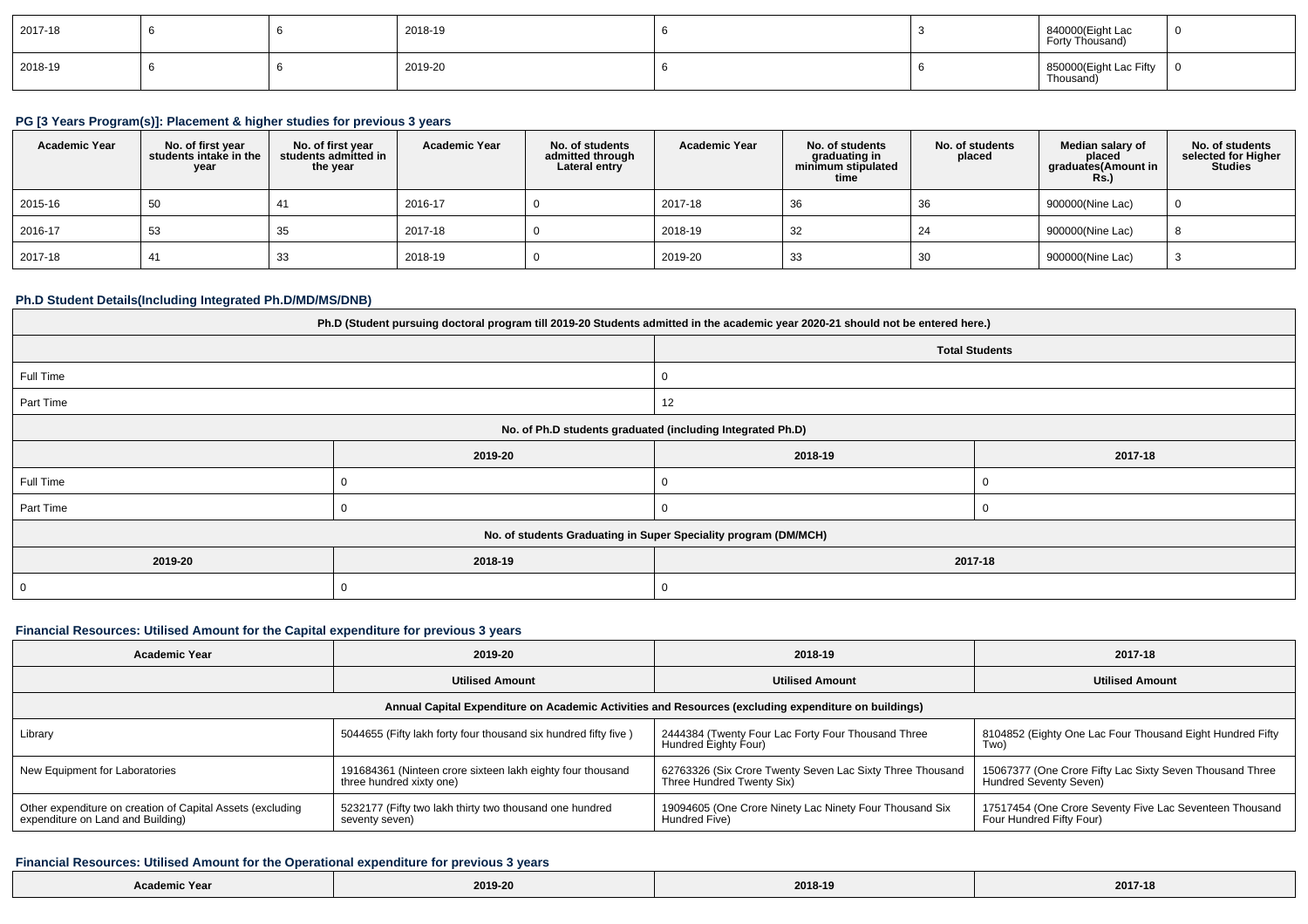|                                                                                                                                                                                                 | <b>Utilised Amount</b>                                                                     | <b>Utilised Amount</b>                                                                        | <b>Utilised Amount</b>                                                                |  |  |  |  |  |
|-------------------------------------------------------------------------------------------------------------------------------------------------------------------------------------------------|--------------------------------------------------------------------------------------------|-----------------------------------------------------------------------------------------------|---------------------------------------------------------------------------------------|--|--|--|--|--|
| <b>Annual Operational Expenditure</b>                                                                                                                                                           |                                                                                            |                                                                                               |                                                                                       |  |  |  |  |  |
| Salaries (Teaching and Non Teaching staff)                                                                                                                                                      | 475413234 (Forty seven crore fifty four lakh thirteen thousand<br>two hundred thirty four) | 422967736 (Forty Two Crore Twenty Nine Lac Sixty Seven<br>Thousand Seven Hundred Thirty Six)  | 401448921 (Forty Crore Fourteen Lac Forty Eighty Thousand<br>Nine Hundred Twenty One) |  |  |  |  |  |
| Maintenance of Academic Infrastructure or consumables and<br>other running expenditures (excluding maintenance of hostels<br>and allied services, rent of the building, depreciation cost, etc) | 572866680 (Fifty seven crore twenty eight lakh sixty six<br>thousand six hundred eighty)   | 363939391 (Thirty Six Crore Thirty Nine Lac Thirty Nine<br>Thousand Three Hundred Ninety One) | 335460760 (Thirty Three Crore Fifty Four Lac Sixty Thousand<br>Seven Hundred Sixty)   |  |  |  |  |  |
| Seminars/Conferences/Workshops                                                                                                                                                                  | 6254091 (Sixty two lakh fifty four thousand ninety one)                                    | 334316 (Three Lac Thirty Four Thousand Three Hundred<br>Sixteen)                              | 177837 (One Lac Seventy Seven Thousand Eight Hundred<br>Thirty Seven)                 |  |  |  |  |  |

## **IPR**

| Calendar year            | 2019 | 2018 | 2017 |
|--------------------------|------|------|------|
| No. of Patents Published |      |      |      |
| No. of Patents Granted   |      |      |      |

#### **Sponsored Research Details**

| <b>Financial Year</b>                    | 2019-20 | 2018-19 | 2017-18 |
|------------------------------------------|---------|---------|---------|
| Total no. of Sponsored Projects          |         |         |         |
| Total no. of Funding Agencies            |         |         |         |
| Total Amount Received (Amount in Rupees) |         |         | 200000  |
| Amount Received in Words                 | Zero    | Zero    | Two Lac |

## **OPD Attendance & Bed Occupancy**

| 1. Average OPD attendance in the calendar year 2019. | 1362 |
|------------------------------------------------------|------|
| 2. Average Bed Occupancy in the calendar year 2019.  |      |
| a. Number of beds in the hospital.                   | 758  |
| b. Average occupancy per day.                        | 633  |

# **PCS Facilities: Facilities of physically challenged students**

| 1. Do your institution buildings have Lifts/Ramps?                                                                                                        | Yes, more than 80% of the buildings |
|-----------------------------------------------------------------------------------------------------------------------------------------------------------|-------------------------------------|
| 2. Do your institution have provision for walking aids, includingwheelchairs and transportation from one building to another for<br>handicapped students? | Yes                                 |
| 3. Do your institution buildings have specially designed toilets for handicapped students?                                                                | Yes, more than 80% of the buildings |

## **Faculty Details**

| Srno | <b>Name</b>            | Age | Designation            | Gender | Qualification | Experience (In<br>Months) | <b>Is Associated</b><br><b>Last Year</b> | Currently<br>working with<br>institution? | <b>Joining Date</b> | <b>Leaving Date</b> | <b>Association type</b> |
|------|------------------------|-----|------------------------|--------|---------------|---------------------------|------------------------------------------|-------------------------------------------|---------------------|---------------------|-------------------------|
|      | Dr Arun S<br>Karmalkar | -51 | Associate<br>Professor | Male   | M.S           | 211                       | Yes                                      | Yes                                       | 01-01-2003          | $- -$               | Regular                 |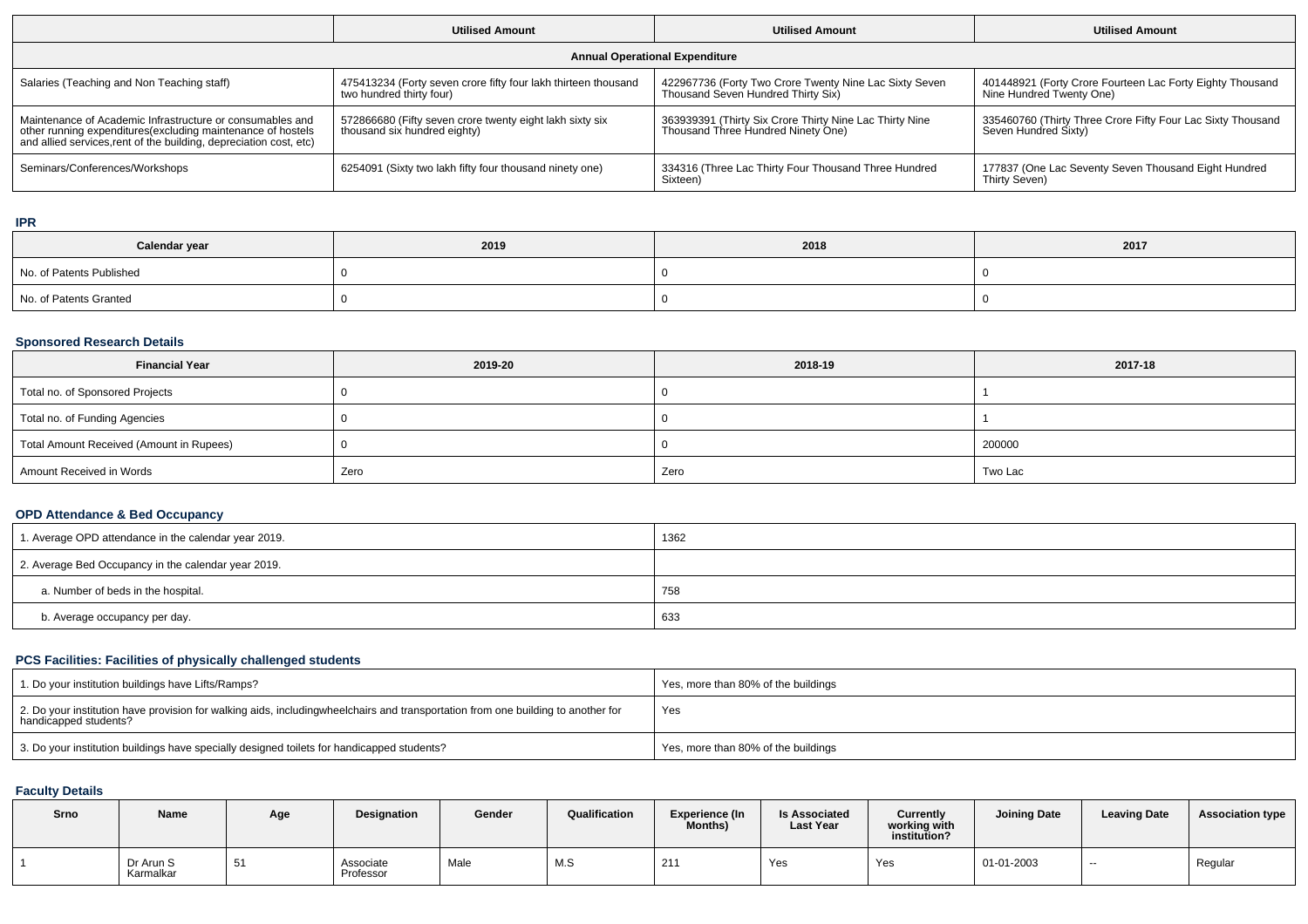| $\overline{2}$ | Dr Mrs Anita R<br>Gune           | 52     | Associate<br>Professor | Female | M.S  | 173 | Yes | Yes | 06-02-2006 | --                       | Regular |
|----------------|----------------------------------|--------|------------------------|--------|------|-----|-----|-----|------------|--------------------------|---------|
| 3              | Dr Mrs Ashalata D<br>Patil       | 54     | Professor              | Female | M.S  | 371 | Yes | Yes | 01-07-1989 | $\overline{\phantom{a}}$ | Regular |
| 4              | Dr Mrs Vasudha R<br>Nikam        | 53     | Professor              | Female | M.S  | 336 | Yes | Yes | 23-07-1992 | $\overline{\phantom{a}}$ | Regular |
| 5              | Dr Bipin M Tiwale                | 55     | Professor              | Male   | Ph.D | 370 | Yes | Yes | 05-02-1992 | --                       | Regular |
| 6              | Dr Mrs Vaishali S<br>Patil       | 40     | Professor              | Female | Ph.D | 187 | Yes | Yes | 17-05-2006 | $\overline{\phantom{a}}$ | Regular |
| $\overline{7}$ | Dr Venugopal N T                 | 55     | Associate<br>Professor | Male   | Ph.D | 373 | Yes | Yes | 08-07-1989 | $\overline{\phantom{a}}$ | Regular |
| 8              | Dr Mrs Archana<br>Patil          | 36     | Assistant<br>Professor | Female | M.D  | 98  | Yes | Yes | 01-06-2016 | $\overline{\phantom{a}}$ | Regular |
| 9              | Dr Mrs Amruta N<br>Kumbhar       | 36     | Assistant<br>Professor | Female | M.D  | 96  | Yes | Yes | 12-03-2015 | $\overline{\phantom{a}}$ | Regular |
| 10             | Dr Mrs Indira A<br>Kurane        | 56     | Assistant<br>Professor | Female | M.D  | 172 | Yes | Yes | 17-02-2006 | $\overline{\phantom{a}}$ | Regular |
| 11             | Dr Mrs Padmaja R<br>Desai        | 47     | Professor              | Female | M.D  | 210 | Yes | Yes | 02-01-1999 | $\overline{\phantom{a}}$ | Regular |
| 12             | Dr Mrs Sunita M<br>Tiwale        | 56     | Associate<br>Professor | Female | M.D  | 175 | Yes | Yes | 28-12-2005 | $\overline{\phantom{a}}$ | Regular |
| 13             | Dr Jarinabanu<br>Tahashildar     | 56     | Assistant<br>Professor | Female | M.D  | 92  | Yes | Yes | 09-12-2015 | $\overline{\phantom{a}}$ | Regular |
| 14             | Dr Mrs Archana G<br>Dhavanshankh | 45     | Professor              | Female | M.D  | 232 | Yes | Yes | 07-04-2000 | $\overline{\phantom{a}}$ | Regular |
| 15             | Dr Mrs Meeta A<br><b>Burande</b> | 45     | Professor              | Female | M.D  | 233 | Yes | No  | 17-06-2006 | 01-12-2019               | Regular |
| 16             | Dr Mrs Sunita S<br>Patil         | 51     | Associate<br>Professor | Female | M.D  | 306 | Yes | Yes | 07-08-1994 | $\overline{\phantom{a}}$ | Regular |
| 17             | Dr Vikram A<br>Rajadnya          | 49     | Associate<br>Professor | Male   | M.D  | 258 | Yes | Yes | 01-09-2009 | $\overline{\phantom{a}}$ | Regular |
| 18             | Dr Mrs Archana P<br>Shinde       | 43     | Assistant<br>Professor | Female | M.D  | 173 | Yes | Yes | 15-03-2010 | $\overline{\phantom{a}}$ | Regular |
| 19             | Dr Mrs Seema S<br>More           | 59     | Professor              | Female | M.D  | 419 | Yes | Yes | 01-12-1990 | $\overline{\phantom{a}}$ | Regular |
| 20             | Dr Rajendra S<br>Patil           | 56     | Associate<br>Professor | Male   | M.D  | 289 | Yes | Yes | 01-07-1999 | --                       | Regular |
| 21             | Dr Ravindra M<br>Shinde          | 57     | Associate<br>Professor | Male   | M.D  | 273 | Yes | Yes | 01-12-2000 | $\overline{\phantom{a}}$ | Regular |
| 22             | Dr Virendra D<br>Dafle           | 66     | Assistant<br>Professor | Male   | M.D  | 178 | Yes | Yes | 10-05-2012 | ۰.                       | Regular |
| 23             | Dr Mr Mahadev<br>Mane            | 46     | Professor              | Male   | M.D  | 251 | Yes | Yes | 01-07-2018 | ۰.                       | Regular |
| 24             | Dr Mrs Sunita B<br>Patil         | 39     | Associate<br>Professor | Female | M.D  | 132 | Yes | Yes | 03-07-2017 | ۰.                       | Regular |
| 25             | Dr Mrs Suchita<br>Deshmukh       | $35\,$ | Assistant<br>Professor | Female | M.D  | 84  | Yes | Yes | 05-07-2018 | $\overline{\phantom{a}}$ | Regular |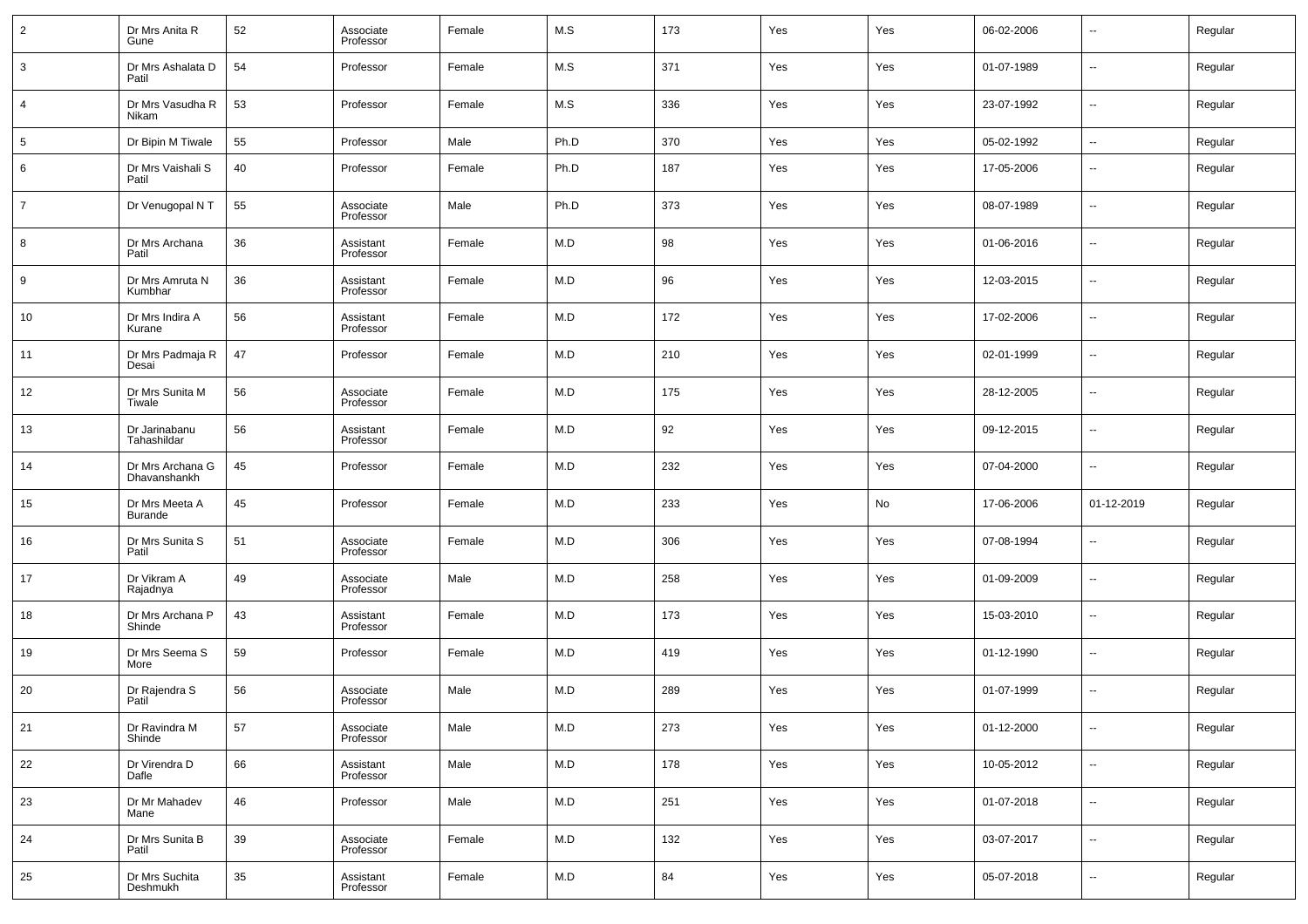| 26 | Dr Sushant Mohite           | 31 | Assistant<br>Professor | Male   | M.D                     | 19  | Yes | No  | 02-12-2017 | 01-12-2018               | Regular |
|----|-----------------------------|----|------------------------|--------|-------------------------|-----|-----|-----|------------|--------------------------|---------|
| 27 | Dr Deepak W<br>Deshkar      | 60 | Assistant<br>Professor | Male   | M.D                     | 371 | Yes | No  | 16-08-1989 | 30-11-2019               | Regular |
| 28 | Dr Mrs Roma A<br>Chougale   | 54 | Professor              | Female | M.D                     | 336 | Yes | Yes | 24-01-1994 | --                       | Regular |
| 29 | Dr Premchand G<br>Shadija   | 68 | Professor              | Male   | M.D                     | 306 | Yes | Yes | 01-11-1995 | --                       | Regular |
| 30 | Dr Reena A Dighe            | 58 | Assistant<br>Professor | Female | M.D                     | 354 | Yes | Yes | 01-01-1991 | ш,                       | Regular |
| 31 | Dr Vishwashanti S<br>Vatkar | 46 | Associate<br>Professor | Female | M.D                     | 231 | Yes | Yes | 01-01-2000 | --                       | Regular |
| 32 | Mr Janardhan V<br>Narute    | 60 | Assistant<br>Professor | Male   | M.Sc.(Microbiolog<br>y) | 321 | Yes | No  | 07-10-1993 | 31-05-2020               | Regular |
| 33 | Mr Vijay D<br>Somwanshi     | 51 | Assistant<br>Professor | Male   | M.Sc.(Microbiolog<br>y) | 316 | Yes | Yes | 11-03-1994 | --                       | Regular |
| 34 | Dr Ashutosh B<br>Potdar     | 37 | Associate<br>Professor | Male   | M.D                     | 132 | Yes | Yes | 05-08-2017 | ш,                       | Regular |
| 35 | Dr Pratapsingh<br>Rathod    | 31 | Assistant<br>Professor | Male   | M.D                     | 72  | Yes | Yes | 31-08-2017 | --                       | Regular |
| 36 | Dr Anjali V Wagh            | 54 | Professor              | Female | M.D                     | 361 | Yes | Yes | 23-07-1992 | $\overline{\phantom{a}}$ | Regular |
| 37 | Dr Jagannath S<br>Shete     | 35 | Assistant<br>Professor | Male   | M.D                     | 103 | Yes | Yes | 01-06-2016 | --                       | Regular |
| 38 | Dr Jeevankumar U<br>Yadav   | 45 | Professor              | Male   | M.D                     | 266 | Yes | Yes | 05-10-2013 | --                       | Regular |
| 39 | Dr Mrs Pallavi A<br>Potdar  | 37 | Associate<br>Professor | Female | M.D                     | 136 | No  | Yes | 05-08-2017 | --                       | Regular |
| 40 | Dr Snehdeep S<br>Patil      | 36 | Associate<br>Professor | Male   | M.D                     | 131 | Yes | Yes | 01-08-2012 | --                       | Regular |
| 41 | Dr Tulsidas A<br>More       | 64 | Assistant<br>Professor | Male   | M.D                     | 98  | Yes | Yes | 21-07-2014 | --                       | Regular |
| 42 | Mrs Manjiri M<br>Desai      | 52 | Assistant<br>Professor | Female | M.Sc.                   | 311 | Yes | Yes | 05-08-1994 | --                       | Regular |
| 43 | Dr Abhaydeep<br>Arage       | 59 | Assistant<br>Professor | Male   | M.D                     | 111 | Yes | Yes | 15-04-2014 | --                       | Regular |
| 44 | Dr Abhijeet K<br>Korane     | 40 | Assistant<br>Professor | Male   | M.D                     | 106 | Yes | Yes | 01-06-2015 | --                       | Regular |
| 45 | Dr Ajit B Joshi             | 59 | Assistant<br>Professor | Male   | M.D                     | 143 | Yes | Yes | 20-02-1991 | $\sim$                   | Regular |
| 46 | Dr Aneesh Amte              | 47 | Assistant<br>Professor | Male   | DM(Medicine)            | 166 | Yes | No  | 01-10-2012 | 11-09-2019               | Regular |
| 47 | Dr Arjun R Adnaik           | 44 | Assistant<br>Professor | Male   | DM(Medicine)            | 190 | Yes | No  | 01-10-2010 | 01-09-2019               | Regular |
| 48 | Dr Buddhiraj S<br>Patil     | 58 | Assistant<br>Professor | Male   | ${\sf M.D}$             | 98  | Yes | Yes | 01-06-2015 | $\overline{\phantom{a}}$ | Regular |
| 49 | Dr Kunal A Patil            | 35 | Assistant<br>Professor | Male   | ${\sf M.D}$             | 104 | Yes | Yes | 28-11-2016 | $\sim$                   | Regular |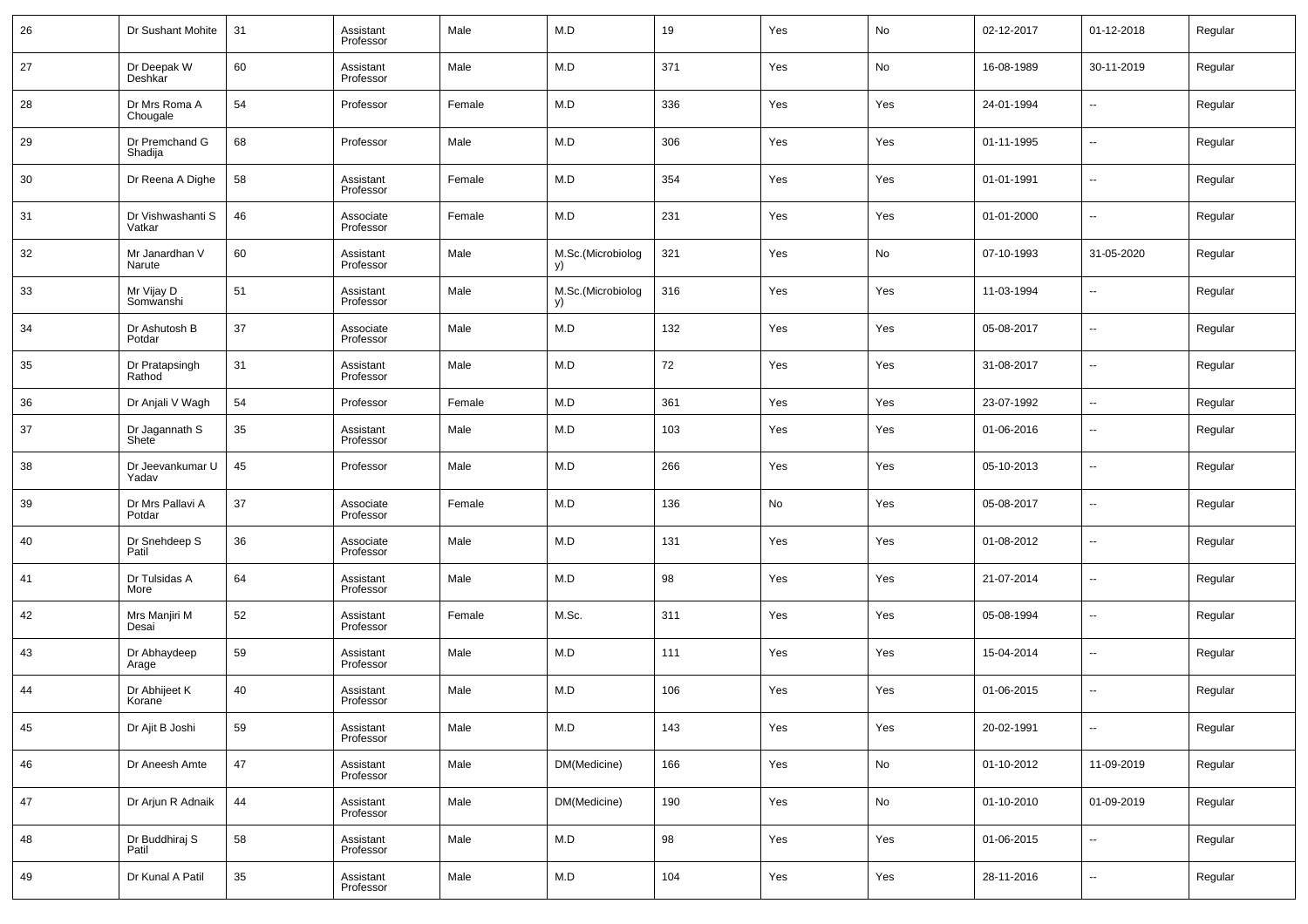| 50 | Dr Pravin Ghule            | 36 | Assistant<br>Professor                              | Male   | DM(Medicine) | 124 | Yes | Yes | 01-04-2016 | н.                       | Regular |
|----|----------------------------|----|-----------------------------------------------------|--------|--------------|-----|-----|-----|------------|--------------------------|---------|
| 51 | Dr Rajendra R<br>Mane      | 47 | Assistant<br>Professor                              | Male   | M.D          | 212 | Yes | Yes | 24-05-2004 | $\sim$                   | Regular |
| 52 | Dr Rajesh<br>Khyalappa     | 51 | Professor                                           | Male   | M.D          | 331 | Yes | No  | 02-01-2001 | 30-04-2020               | Regular |
| 53 | Dr Rajesh V Patil          | 48 | Associate<br>Professor                              | Male   | M.D          | 204 | Yes | Yes | 01-08-2006 | н.                       | Regular |
| 54 | Dr Shailendra D<br>Mane    | 54 | Associate<br>Professor                              | Male   | M.D          | 234 | Yes | Yes | 20-03-1998 | $\overline{\phantom{a}}$ | Regular |
| 55 | Dr Shimpa<br>Sharma        | 55 | Dean / Principal /<br>Director / Vice<br>Chancellor | Female | M.D          | 277 | Yes | Yes | 03-09-2015 | $\overline{\phantom{a}}$ | Regular |
| 56 | Dr Smita S<br>Kudalkar     | 42 | Assistant<br>Professor                              | Female | M.D          | 111 | Yes | No  | 15-04-2014 | 01-05-2020               | Regular |
| 57 | Dr Sushma Jotkar           | 49 | Professor                                           | Female | M.D          | 291 | Yes | Yes | 28-02-1997 | $\ddotsc$                | Regular |
| 58 | Dr Vijay S<br>Nagaonkar    | 41 | Assistant<br>Professor                              | Male   | M.D          | 99  | Yes | Yes | 01-06-2015 | $\overline{\phantom{a}}$ | Regular |
| 59 | Dr Vinay R Wagh            | 60 | Professor                                           | Male   | M.D          | 456 | Yes | Yes | 25-07-1990 | $\sim$                   | Regular |
| 60 | Dr Devavrat G<br>Harshe    | 34 | Assistant<br>Professor                              | Male   | M.D          | 70  | Yes | Yes | 01-06-2015 | ⊷                        | Regular |
| 61 | Dr Gurudas R<br>Harse      | 65 | Professor                                           | Male   | M.D          | 309 | Yes | Yes | 01-11-1996 | ⊷                        | Regular |
| 62 | Dr Nikhil P<br>Chougule    | 41 | Associate<br>Professor                              | Male   | M.D          | 157 | Yes | Yes | 10-06-2010 | ⊷                        | Regular |
| 63 | Dr Mohan P<br>Potdar       | 67 | Professor                                           | Male   | M.D          | 105 | Yes | Yes | 03-02-1991 | ⊶.                       | Regular |
| 64 | Dr Priyadarshini<br>Jadhav | 35 | Assistant<br>Professor                              | Female | M.D          | 66  | No  | Yes | 10-08-2017 | ⊷                        | Regular |
| 65 | Dr Ranjit V<br>Ranade      | 69 | Professor                                           | Male   | M.D          | 67  | Yes | No  | 01-12-2014 | 30-10-2019               | Regular |
| 66 | Dr Yoganand J<br>Phulari   | 39 | Associate<br>Professor                              | Male   | M.D          | 161 | Yes | Yes | 01-02-2010 | н.                       | Regular |
| 67 | Dr Deelip C Shah           | 67 | Assistant<br>Professor                              | Male   | M.D          | 143 | Yes | Yes | 01-01-2011 | ⊷                        | Regular |
| 68 | Dr Jeetendra K<br>Patil    | 49 | Associate<br>Professor                              | Male   | M.D          | 289 | Yes | Yes | 01-12-2000 | н.                       | Regular |
| 69 | Dr Niranjan B Patil        | 52 | Professor                                           | Male   | M.D          | 279 | Yes | Yes | 01-12-2000 | ⊷                        | Regular |
| 70 | Dr Nitin D<br>Wadhwani     | 53 | Professor                                           | Male   | M.D          | 314 | Yes | Yes | 15-04-2005 | н.                       | Regular |
| 71 | Dr Pradip S Patil          | 59 | Professor                                           | Male   | M.D          | 227 | Yes | Yes | 16-03-2016 | н.                       | Regular |
| 72 | Dr Prithviraj L<br>Jadhav  | 39 | Assistant<br>Professor                              | Male   | M.D          | 129 | Yes | Yes | 12-10-2012 | $\sim$                   | Regular |
| 73 | Dr Sachin S<br>Babanagar   | 40 | Assistant<br>Professor                              | Male   | <b>DNB</b>   | 138 | Yes | Yes | 01-06-2014 | н.                       | Regular |
| 74 | Dr Anil B Kurane           | 57 | Professor                                           | Male   | M.D          | 357 | Yes | Yes | 01-10-1993 | ц.                       | Regular |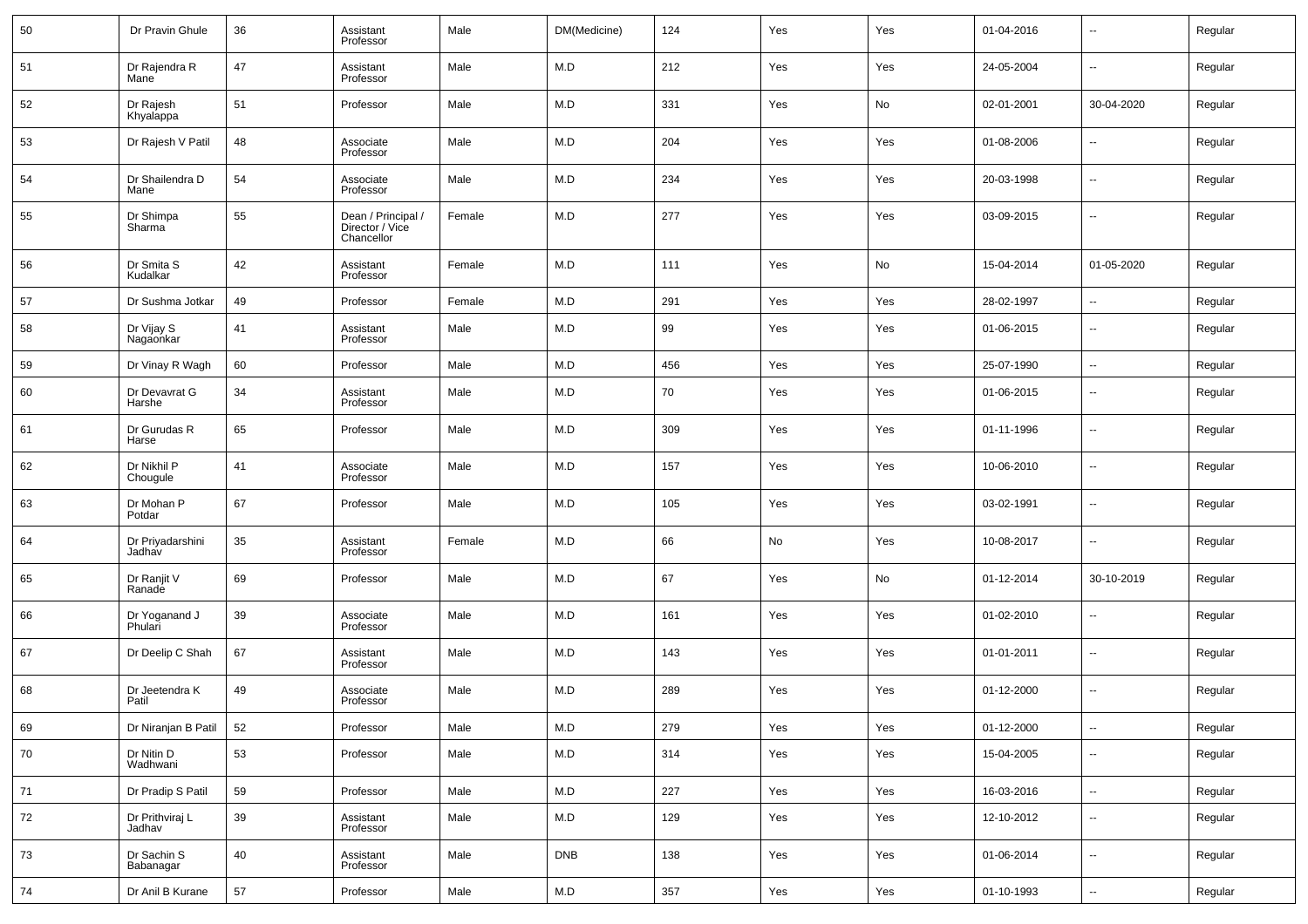| 75 | Dr Ashok A<br>Chougule      | 57 | Assistant<br>Professor | Male   | M.D        | 162 | Yes | Yes | 01-02-2010 | $\overline{\phantom{a}}$ | Regular |
|----|-----------------------------|----|------------------------|--------|------------|-----|-----|-----|------------|--------------------------|---------|
| 76 | Dr Devyani A<br>Kulkarni    | 57 | Assistant<br>Professor | Female | M.D        | 102 | Yes | Yes | 15-11-2013 | $\overline{\phantom{a}}$ | Regular |
| 77 | Dr Hemant P<br>Bharti       | 49 | Assistant<br>Professor | Male   | M.D        | 162 | Yes | Yes | 01-02-2010 | $\overline{\phantom{a}}$ | Regular |
| 78 | Dr Mohan A Patil            | 61 | Professor              | Male   | M.D        | 289 | Yes | Yes | 01-11-2010 | $\overline{\phantom{a}}$ | Regular |
| 79 | Dr Mrs Nivedita B<br>Patil  | 44 | Professor              | Female | M.D        | 243 | Yes | Yes | 15-07-2003 | $\sim$                   | Regular |
| 80 | Dr Ramesh M<br>Nigade       | 62 | Associate<br>Professor | Male   | M.D        | 300 | Yes | Yes | 29-12-1998 | ш,                       | Regular |
| 81 | Dr Saiprasad O<br>Kavthekar | 48 | Associate<br>Professor | Male   | M.D        | 172 | Yes | Yes | 01-04-2009 | н.                       | Regular |
| 82 | Dr Suhas P<br>Kulkarni      | 54 | Associate<br>Professor | Male   | M.D        | 151 | Yes | Yes | 01-04-2009 | ш,                       | Regular |
| 83 | Dr Vijay T Mali             | 36 | Assistant<br>Professor | Male   | M.D        | 75  | No  | Yes | 27-04-2017 | --                       | Regular |
| 84 | Dr Abhay D<br>Chougale      | 54 | Professor              | Male   | M.S        | 362 | Yes | No  | 01-10-1993 | 23-05-2020               | Regular |
| 85 | Dr Abhinandan M<br>Kadiyal  | 37 | Assistant<br>Professor | Male   | <b>DNB</b> | 120 | Yes | Yes | 01-01-2016 | --                       | Regular |
| 86 | Dr Arvind A<br>Kulkarni     | 68 | Professor              | Male   | M.S        | 383 | Yes | Yes | 01-08-1991 | --                       | Regular |
| 87 | Dr Mahadeo R<br>Patil       | 44 | Assistant<br>Professor | Male   | M.S        | 178 | Yes | Yes | 01-09-2009 | $\overline{\phantom{a}}$ | Regular |
| 88 | Dr Mansingrao N<br>Ghatage  | 58 | Professor              | Male   | M.S        | 329 | Yes | Yes | 01-09-1996 | --                       | Regular |
| 89 | Dr Pratap A<br>Varute       | 52 | Assistant<br>Professor | Male   | M.S        | 167 | Yes | Yes | 01-09-2009 | $\overline{\phantom{a}}$ | Regular |
| 90 | Dr Ranjendra M<br>Kulkarni  | 59 | Professor              | Male   | M.S        | 447 | Yes | Yes | 03-02-1993 | $\sim$                   | Regular |
| 91 | Dr Rekha R<br>Khyallapa     | 51 | Associate<br>Professor | Female | M.S        | 290 | Yes | Yes | 01-08-2001 | $\overline{\phantom{a}}$ | Regular |
| 92 | Dr Sheetal A<br>Murchite    | 44 | Associate<br>Professor | Male   | M.S        | 186 | Yes | Yes | 22-05-2007 | $\sim$                   | Regular |
| 93 | Dr Suraj G Dighe            | 51 | Assistant<br>Professor | Male   | M.S        | 162 | Yes | Yes | 01-06-2015 | --                       | Regular |
| 94 | Dr Uday V Ghate             | 54 | Assistant<br>Professor | Male   | M.S        | 124 | Yes | Yes | 02-04-2016 | $\overline{\phantom{a}}$ | Regular |
| 95 | Dr Uddhav A Patil           | 65 | Associate<br>Professor | Male   | M.S        | 349 | Yes | Yes | 03-02-2004 | $\overline{\phantom{a}}$ | Regular |
| 96 | Dr Vaishali V<br>Gaikwad    | 49 | Professor              | Female | M.S        | 311 | Yes | Yes | 20-10-1999 | $\overline{\phantom{a}}$ | Regular |
| 97 | Dr Mr Aniket P<br>Patil     | 36 | Assistant<br>Professor | Male   | M.S        | 81  | Yes | Yes | 01-07-2018 | $\overline{\phantom{a}}$ | Regular |
| 98 | Dr Abhay R Shirke           | 65 | Associate<br>Professor | Male   | M.S        | 256 | Yes | Yes | 15-11-2007 | $\overline{\phantom{a}}$ | Regular |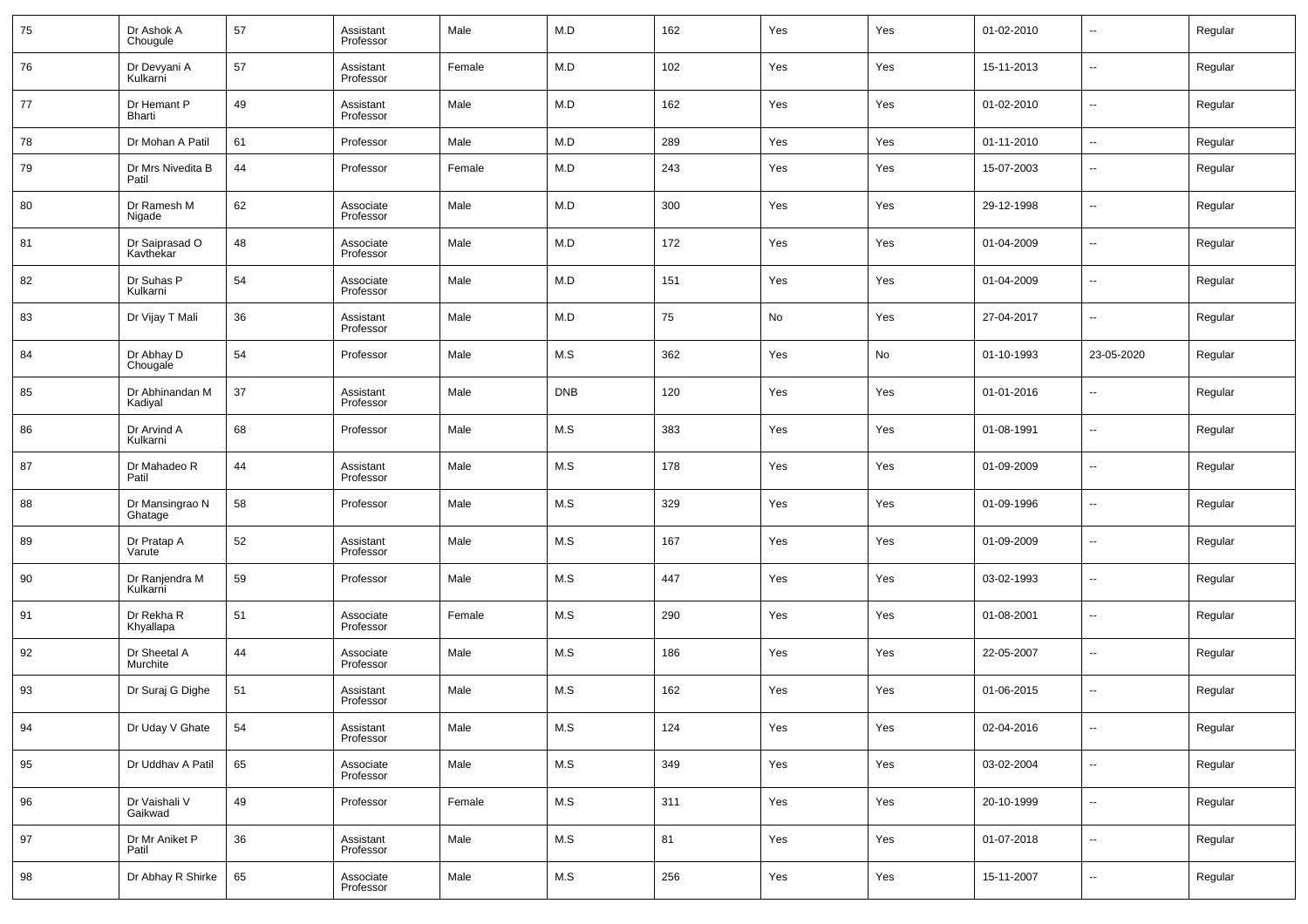| 99  | Dr Amol U<br>Gowaikar             | 43 | Assistant<br>Professor | Male   | <b>DNB</b> | 107 | Yes | Yes | 01-06-2015 | $\overline{\phantom{a}}$ | Regular |
|-----|-----------------------------------|----|------------------------|--------|------------|-----|-----|-----|------------|--------------------------|---------|
| 100 | Dr Pradipkumar B<br>Patil         | 46 | Associate<br>Professor | Male   | M.S        | 240 | Yes | Yes | 01-12-2003 | $\overline{\phantom{a}}$ | Regular |
| 101 | Dr Prakash G<br>Kulkarni          | 64 | Professor              | Male   | M.S        | 286 | Yes | Yes | 23-03-1999 | $\overline{\phantom{a}}$ | Regular |
| 102 | Dr Priyadarshi D<br>Ghodke        | 57 | Assistant<br>Professor | Male   | M.S        | 138 | Yes | Yes | 01-08-2014 | $\overline{\phantom{a}}$ | Regular |
| 103 | Dr Ravindra S<br>Patil            | 59 | Assistant<br>Professor | Male   | M.S        | 122 | Yes | Yes | 15-12-2011 | $\sim$                   | Regular |
| 104 | Dr Sachin O<br>Phirke             | 49 | Professor              | Male   | M.S        | 239 | Yes | Yes | 23-01-2017 | $\overline{\phantom{a}}$ | Regular |
| 105 | Dr Salim A Lad                    | 52 | Professor              | Male   | M.S        | 231 | Yes | Yes | 13-03-2003 | н.                       | Regular |
| 106 | Dr Sandip B Patil                 | 44 | Assistant<br>Professor | Male   | M.S        | 42  | Yes | No  | 24-01-2017 | 25-07-2019               | Regular |
| 107 | Dr Sushil R<br>Shreshthi          | 47 | Assistant<br>Professor | Male   | M.S        | 61  | Yes | No  | 01-06-2015 | 25-07-2019               | Regular |
| 108 | Dr Umesh D Jain                   | 36 | Assistant<br>Professor | Male   | <b>DNB</b> | 114 | No  | Yes | 01-02-2017 | --                       | Regular |
| 109 | Dr Mrs Anjana A<br>Mohite         | 52 | Associate<br>Professor | Female | M.S        | 308 | No  | Yes | 25-11-1994 | --                       | Regular |
| 110 | Dr Balasaheb C<br>Patil           | 45 | Professor              | Male   | M.S        | 243 | Yes | Yes | 01-01-2004 | --                       | Regular |
| 111 | Dr Mrs Rajashri S<br>Mane         | 52 | Professor              | Female | M.S        | 338 | Yes | Yes | 13-09-1995 | --                       | Regular |
| 112 | Dr Mrs<br>Vasundhara P<br>Varute  | 52 | Assistant<br>Professor | Female | M.S        | 173 | Yes | Yes | 01-03-2009 | --                       | Regular |
| 113 | Dr Milind M Sabnis                | 58 | Professor              | Male   | M.S        | 259 | Yes | Yes | 03-02-1993 | $\overline{\phantom{a}}$ | Regular |
| 114 | Dr Mr S M<br>Shhadakshri          | 43 | Associate<br>Professor | Male   | M.S        | 120 | Yes | Yes | 23-04-2018 | --                       | Regular |
| 115 | Dr Mr Aniket Patil                | 26 | Assistant<br>Professor | Male   | M.S        | 72  | Yes | No  | 23-04-2018 | 09-12-2019               | Regular |
| 116 | Dr Arati Jadhav                   | 42 | Assistant<br>Professor | Female | M.D        | 101 | Yes | Yes | 05-12-2014 | --                       | Regular |
| 117 | Dr Archita R Patil                | 41 | Associate<br>Professor | Female | <b>DNB</b> | 213 | Yes | Yes | 05-07-2005 | --                       | Regular |
| 118 | Dr Mrs Anupama<br>D Sahastrabudhe | 52 | Associate<br>Professor | Female | M.D        | 247 | Yes | Yes | 14-11-2002 | $\sim$                   | Regular |
| 119 | Dr Mrs Kalpana R<br>Kulkarni      | 59 | Professor              | Female | <b>DNB</b> | 366 | Yes | Yes | 01-04-2002 | $\overline{\phantom{a}}$ | Regular |
| 120 | Dr Mrs Rashmi V<br>Chavan         | 47 | Associate<br>Professor | Female | M.D        | 280 | Yes | Yes | 08-09-1999 | $\sim$                   | Regular |
| 121 | Dr Mrs Sheetal K<br>Desai         | 53 | Assistant<br>Professor | Male   | M.D        | 146 | Yes | Yes | 01-12-2011 | $\overline{\phantom{a}}$ | Regular |
| 122 | Dr Mrs Sunita S<br>Patil          | 52 | Associate<br>Professor | Female | M.D        | 285 | Yes | Yes | 02-01-1999 | $\overline{\phantom{a}}$ | Regular |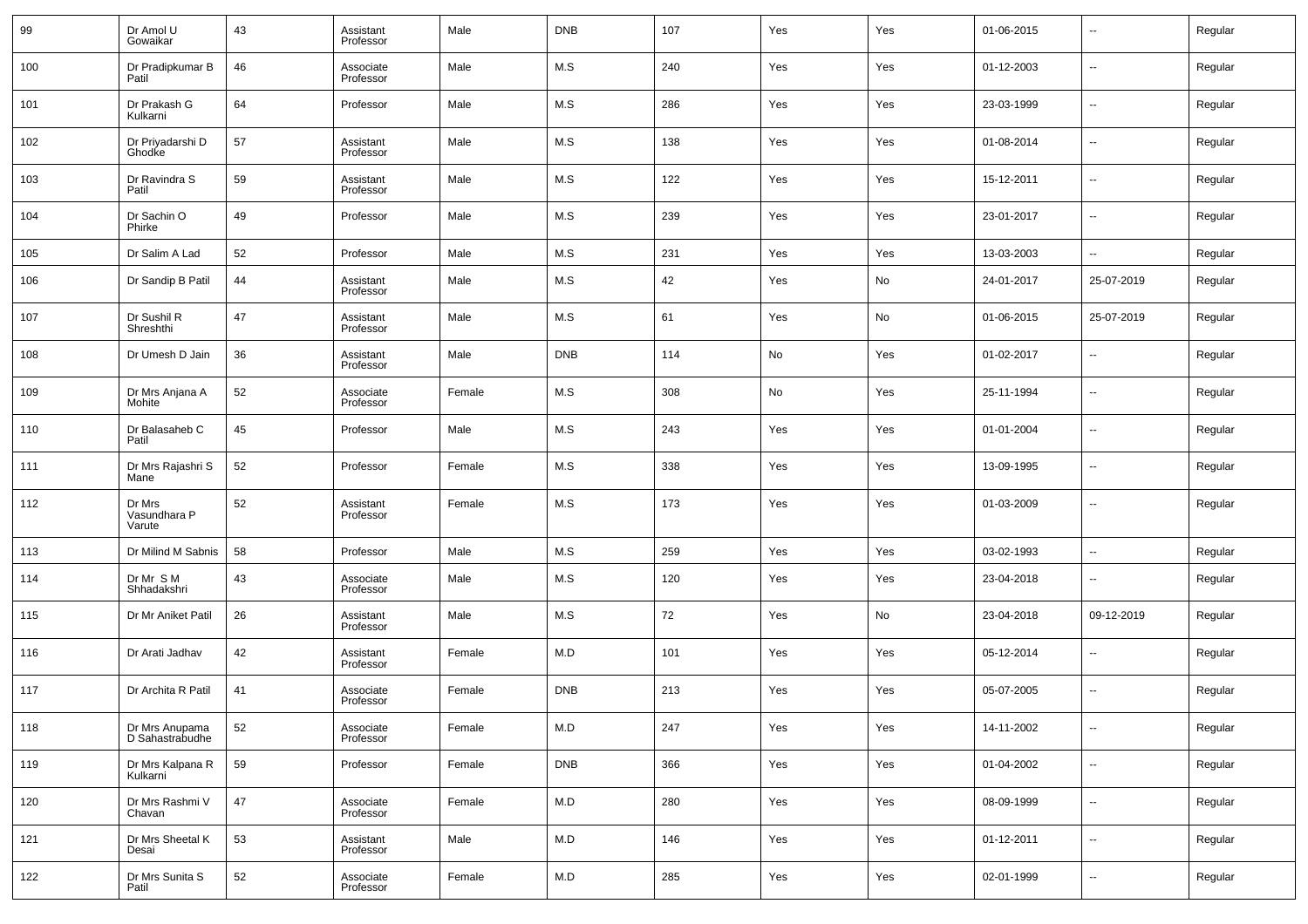| 123 | Dr Sandeep S<br>Kadam             | 53 | Associate<br>Professor                              | Male   | M.D        | 247 | Yes | Yes | 05-09-2002 | --                       | Regular |
|-----|-----------------------------------|----|-----------------------------------------------------|--------|------------|-----|-----|-----|------------|--------------------------|---------|
| 124 | Dr Sunetra G<br>Deshpande         | 51 | Assistant<br>Professor                              | Female | M.D        | 234 | Yes | Yes | 01-10-2003 | $\overline{\phantom{a}}$ | Regular |
| 125 | Dr Basagauda R<br>Patil           | 51 | Professor                                           | Male   | <b>MDS</b> | 298 | Yes | Yes | 01-01-2014 | −−                       | Regular |
| 126 | Dr Pritam P Lad                   | 43 | Professor                                           | Male   | <b>MDS</b> | 148 | No  | Yes | 02-02-2017 | $\sim$                   | Regular |
| 127 | Dr Sagar R<br>Dombe               | 37 | Associate<br>Professor                              | Male   | MDS        | 156 | Yes | Yes | 01-08-2009 | ÷.                       | Regular |
| 128 | Dr Swapnil K<br>Chendake          | 31 | Assistant<br>Professor                              | Male   | <b>MDS</b> | 42  | No  | Yes | 01-02-2017 | --                       | Regular |
| 129 | Dr Hrishiketh A<br>Joshi          | 43 | Assistant<br>Professor                              | Male   | M.S        | 112 | Yes | Yes | 21-01-2015 | ÷.                       | Regular |
| 130 | Dr Mrs Naqiya N<br><b>Bellary</b> | 30 | Assistant<br>Professor                              | Female | M.S        | 77  | No  | No  | 15-02-2017 | 01-12-2019               | Regular |
| 131 | Dr Vasudha D<br>Sawant            | 53 | Associate<br>Professor                              | Female | M.D        | 250 | Yes | Yes | 30-06-2004 | ÷.                       | Regular |
| 132 | Dr Neelima Shah                   | 53 | Associate<br>Professor                              | Female | M.D        | 193 | Yes | Yes | 05-10-2009 | ÷.                       | Regular |
| 133 | Dr Rakesh Kumar<br>Sharma         | 62 | Dean / Principal /<br>Director / Vice<br>Chancellor | Male   | M.D        | 332 | Yes | Yes | 01-06-2016 | --                       | Regular |
| 134 | Dr Sangita Desai                  | 51 | Assistant<br>Professor                              | Female | M.D        | 189 | Yes | Yes | 08-03-2010 | --                       | Regular |
| 135 | Dr Sonal A<br>Walawalkar          | 44 | Associate<br>Professor                              | Female | M.D        | 187 | Yes | No  | 03-02-2004 | 31-08-2019               | Regular |
| 136 | Dr Suruchi M<br>Pawar             | 41 | Assistant<br>Professor                              | Female | M.D        | 135 | Yes | Yes | 02-04-2012 | --                       | Regular |
| 137 | Dr Pravin Chavan                  | 37 | Assistant<br>Professor                              | Male   | M.D        | 84  | Yes | Yes | 03-09-2018 | $\overline{\phantom{a}}$ | Regular |
| 138 | Dr Kunal<br>Tahashildar           | 35 | Assistant<br>Professor                              | Male   | M.D        | 61  | Yes | Yes | 05-09-2018 | --                       | Regular |
| 139 | Dr Vaibhav<br>Mudhale             | 48 | Associate<br>Professor                              | Male   | M.S        | 212 | Yes | Yes | 13-11-2018 | --                       | Regular |
| 140 | Dr Monnaih<br>Pradhan             | 35 | Assistant<br>Professor                              | Male   | M.D        | 80  | Yes | Yes | 20-05-2019 | $\overline{\phantom{a}}$ | Regular |
| 141 | Dr Godbole<br>Rajendra            | 64 | Associate<br>Professor                              | Male   | M.D        | 287 | Yes | Yes | 08-06-2019 | --                       | Regular |
| 142 | Dr Bawdekar<br>Rashmi             | 33 | Assistant<br>Professor                              | Female | M.D        | 96  | Yes | Yes | 17-06-2019 | ۰.                       | Regular |
| 143 | Dr Mane<br>Rushikesh              | 34 | Assistant<br>Professor                              | Male   | M.D        | 14  | Yes | No  | 20-05-2019 | 31-08-2019               | Regular |
| 144 | Dr Mrs Akshata<br>Mirajkar        | 32 | Assistant<br>Professor                              | Female | M.D        | 23  | Yes | No  | 21-08-2018 | 06-03-2019               | Regular |
| 145 | Dr Asmita S<br>Kulkarni           | 56 | Assistant<br>Professor                              | Female | M.D        | 61  | Yes | No  | 15-06-2015 | 04-07-2018               | Regular |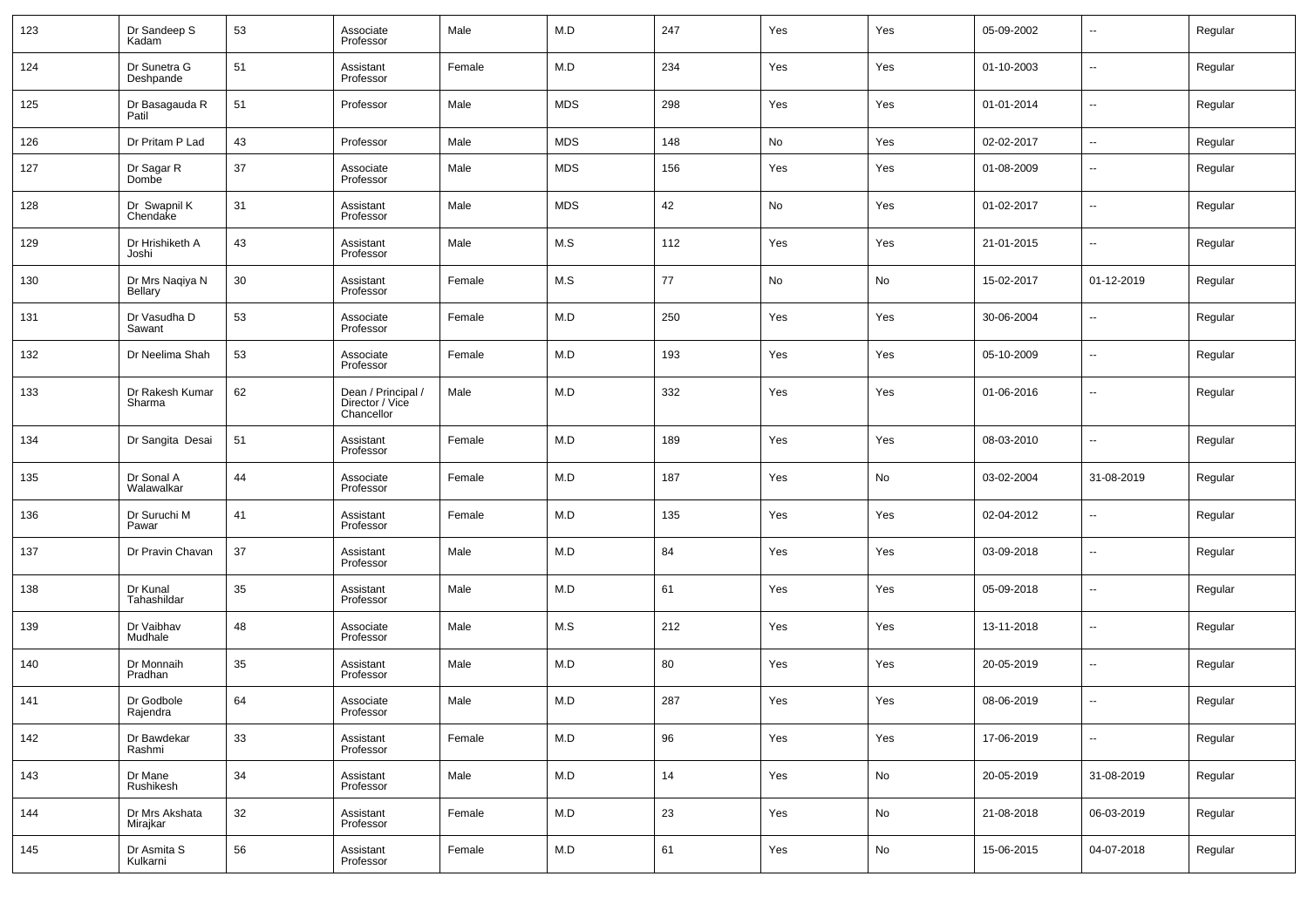| 146 | Dr Mrs Zeenat N<br>Patavegar        | 60 | Assistant<br>Professor | Female | M.D                     | 31              | Yes | $\mathsf{No}$                | 02-12-2017 | 01-12-2018               | Regular                |
|-----|-------------------------------------|----|------------------------|--------|-------------------------|-----------------|-----|------------------------------|------------|--------------------------|------------------------|
| 147 | Dr Vijay Kumar S<br>Patil           | 61 | Professor              | Male   | M.D                     | 345             | Yes | No                           | 09-10-1991 | 31-03-2019               | Regular                |
| 148 | Dr Mayuresh M<br>Deshpande          | 37 | Assistant<br>Professor | Male   | M.S                     | 31              | Yes | No                           | 01-06-2015 | 30-11-2018               | Regular                |
| 149 | Dr Namdeo D<br><b>Bhosale</b>       | 70 | Professor              | Male   | M.S                     | 258             | Yes | No                           | 01-01-1999 | 15-12-2018               | Regular                |
| 150 | Dr Shashikant R<br>Kulkarni         | 70 | Professor              | Male   | M.D                     | 61              | Yes | No                           | 01-06-2015 | 31-10-2018               | Regular                |
| 151 | Dr Dnyanda<br>Kokode                | 30 | Assistant<br>Professor | Male   | M.D                     | 17              | Yes | No                           | 20-02-2019 | 01-06-2019               | Regular                |
| 152 | Dr Rupesh<br>Dahilkar               | 39 | Associate<br>Professor | Male   | M.D                     | 12              | Yes | Yes                          | 01-07-2019 | $\overline{\phantom{a}}$ | Regular                |
| 153 | Dr Sapana S<br>Deshpande            | 37 | Assistant<br>Professor | Female | <b>DNB</b>              | 12              | Yes | Yes                          | 15-07-2019 | --                       | Regular                |
| 154 | Dr Tanavi Kulkarni                  | 29 | Assistant<br>Professor | Female | M.D                     | 6               | Yes | Yes                          | 03-01-2020 | $\overline{\phantom{a}}$ | Regular                |
| 155 | Dr Sandip<br>Jaykumar<br>Shrawasti  | 39 | Assistant<br>Professor | Male   | M.D                     | $5\phantom{.0}$ | Yes | Yes                          | 18-02-2020 | $\overline{\phantom{a}}$ | Regular                |
| 156 | Dr Sneha<br>Ravishankar<br>Chavanda | 31 | Assistant<br>Professor | Female | M.D                     | 12              | Yes | Yes                          | 18-07-2019 | $\overline{a}$           | Regular                |
| 157 | Dr Snehal<br>Chougule               | 33 | Assistant<br>Professor | Female | <b>DNB</b>              | 12              | Yes | Yes                          | 23-07-2019 | $\overline{\phantom{a}}$ | Regular                |
| 158 | Dr Abhijit V Khade                  | 37 | Assistant<br>Professor | Male   | <b>DNB</b>              | 12              | Yes | Yes                          | 26-07-2019 | $\overline{\phantom{a}}$ | Regular                |
| 159 | Dr Chintamani<br>Khare              | 42 | Assistant<br>Professor | Male   | M.S                     | 12              | Yes | Yes                          | 22-07-2019 | $\overline{\phantom{a}}$ | Regular                |
| 160 | Dr Supriya Sidram<br>Patil          | 31 | Assistant<br>Professor | Female | M.S                     | $\overline{7}$  | Yes | Yes                          | 10-12-2019 | $\overline{\phantom{a}}$ | Regular                |
| 161 | Dr Prashant<br>Dhanpal Shaha        | 53 | Assistant<br>Professor | Male   | M.D                     | 6               | Yes | Yes                          | 01-01-2020 | --                       | Regular                |
| 162 | Dr Chougule<br>Soneshkumar          | 36 | Assistant<br>Professor | Male   | M.D                     | 6               | Yes | No                           | 01-01-2020 | 01-08-2020               | Regular                |
| 163 | Dr Smita Kudalkar                   | 35 | Assistant<br>Professor | Female | M.D                     | 10              | Yes | No                           | 19-09-2019 | 01-05-2020               | Regular                |
| 164 | Dr Illur Vikas                      | 35 | Assistant<br>Professor | Male   | M.S                     | 12              | Yes | $\operatorname{\mathsf{No}}$ | 26-07-2019 | 31-08-2020               | Regular                |
| 165 | Dr Abhijit Ganpule                  | 42 | Assistant<br>Professor | Male   | DM                      | 51              | Yes | Yes                          | 01-04-2016 | Ξ.                       | Regular                |
| 166 | Dr Ismail<br>Jainulamedin<br>Namaji | 75 | Other                  | Male   | M.D                     | 174             | Yes | Yes                          | 01-01-2006 | н.                       | Regular                |
| 167 | Dr Anil Magdum                      | 45 | Other                  | Male   | <b>DNB</b>              | 36              | Yes | Yes                          | 01-10-2018 | щ.                       | Visiting               |
| 168 | Mrs Asmita<br>Sawant                | 47 | Other                  | Female | $\mathsf{B}.\mathsf{A}$ | 180             | Yes | Yes                          | 01-09-2018 | $\sim$                   | Adhoc /<br>Contractual |